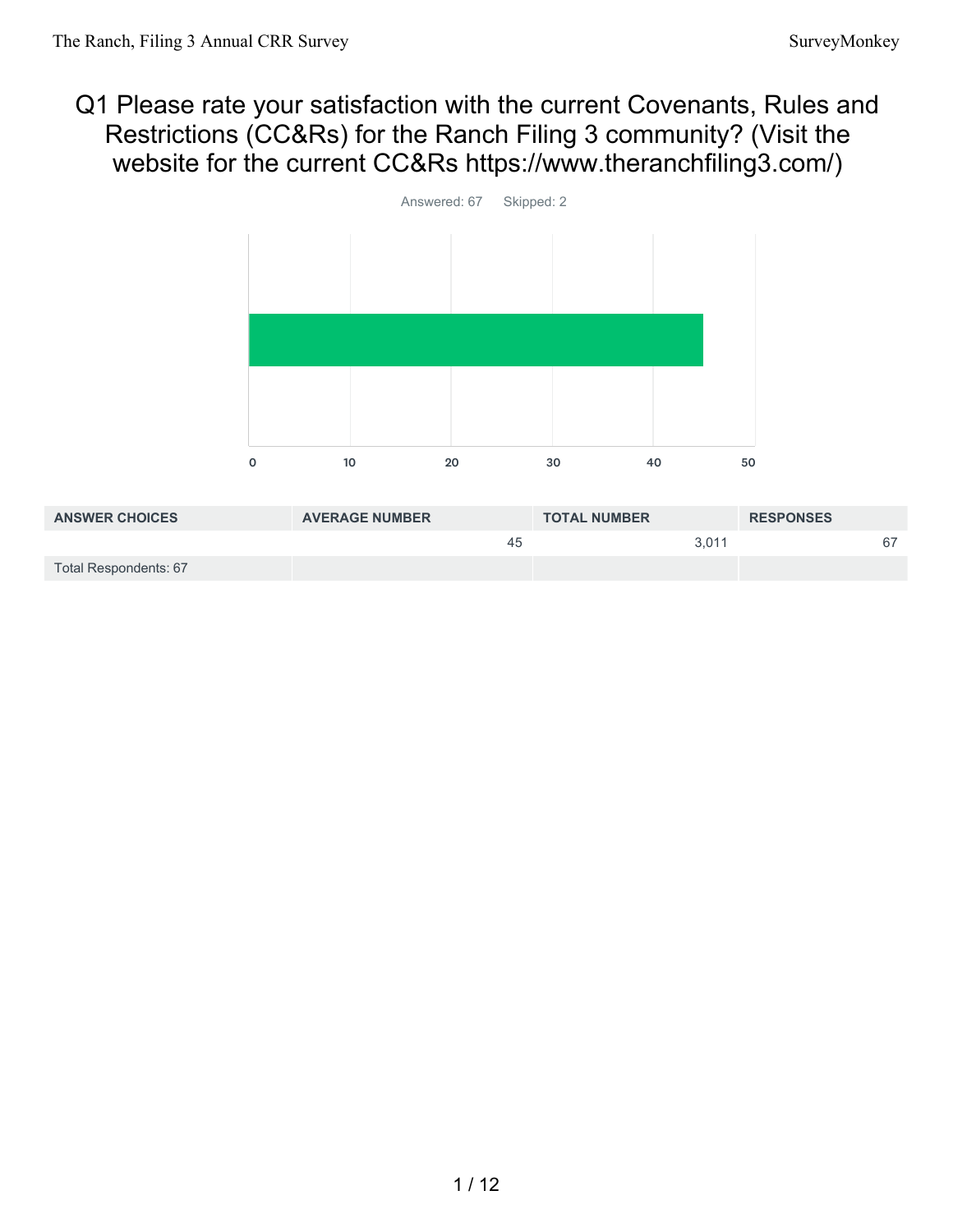

# Q2 Is the enforcement of the CC&Rs…

| <b>ANSWER CHOICES</b> | <b>AVERAGE NUMBER</b> | <b>TOTAL NUMBER</b> | <b>RESPONSES</b> |
|-----------------------|-----------------------|---------------------|------------------|
|                       | 42                    | 2,835               | 67               |
| Total Respondents: 67 |                       |                     |                  |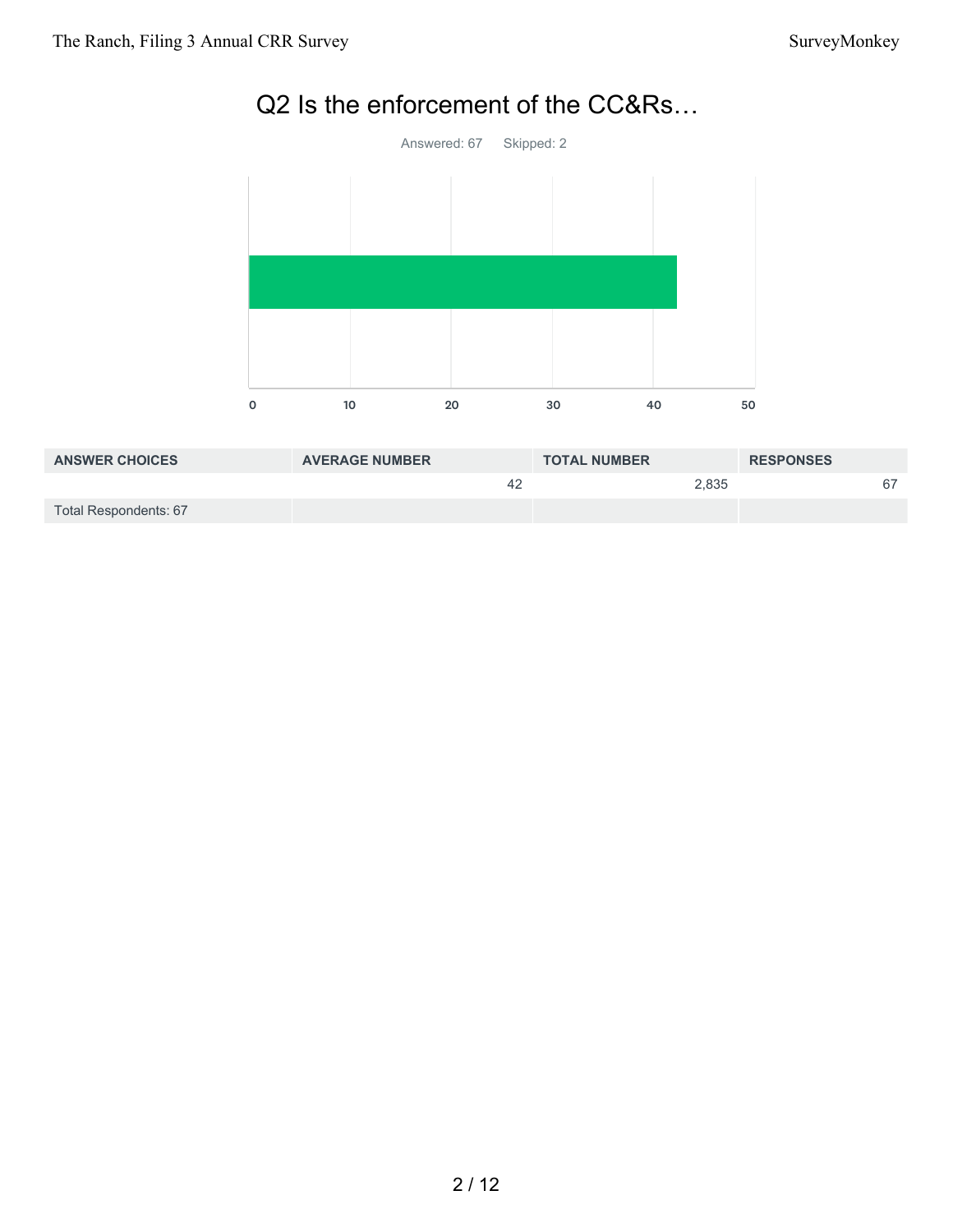#### Q3 Proactive reviews are done to ensure the CC&Rs are being followed. Who should conduct these and how often?



| <b>ANSWER CHOICES</b>                                                 | <b>RESPONSES</b> |    |
|-----------------------------------------------------------------------|------------------|----|
| ACC/Neighborhood Volunteer - Monthly (Current)                        | 49.25%           | 33 |
| ACC/Neighborhood Volunteer - Every 2 weeks                            | 19.40%           | 13 |
| Independent Contractor (not living this neighborhood) – Monthly       | 14.93%           | 10 |
| Independent Contractor (not living this neighborhood) – Every 2 weeks | 8.96%            | 6  |
| Neighborhood resident reporting only                                  | 13.43%           | 9  |
| <b>Total Respondents: 67</b>                                          |                  |    |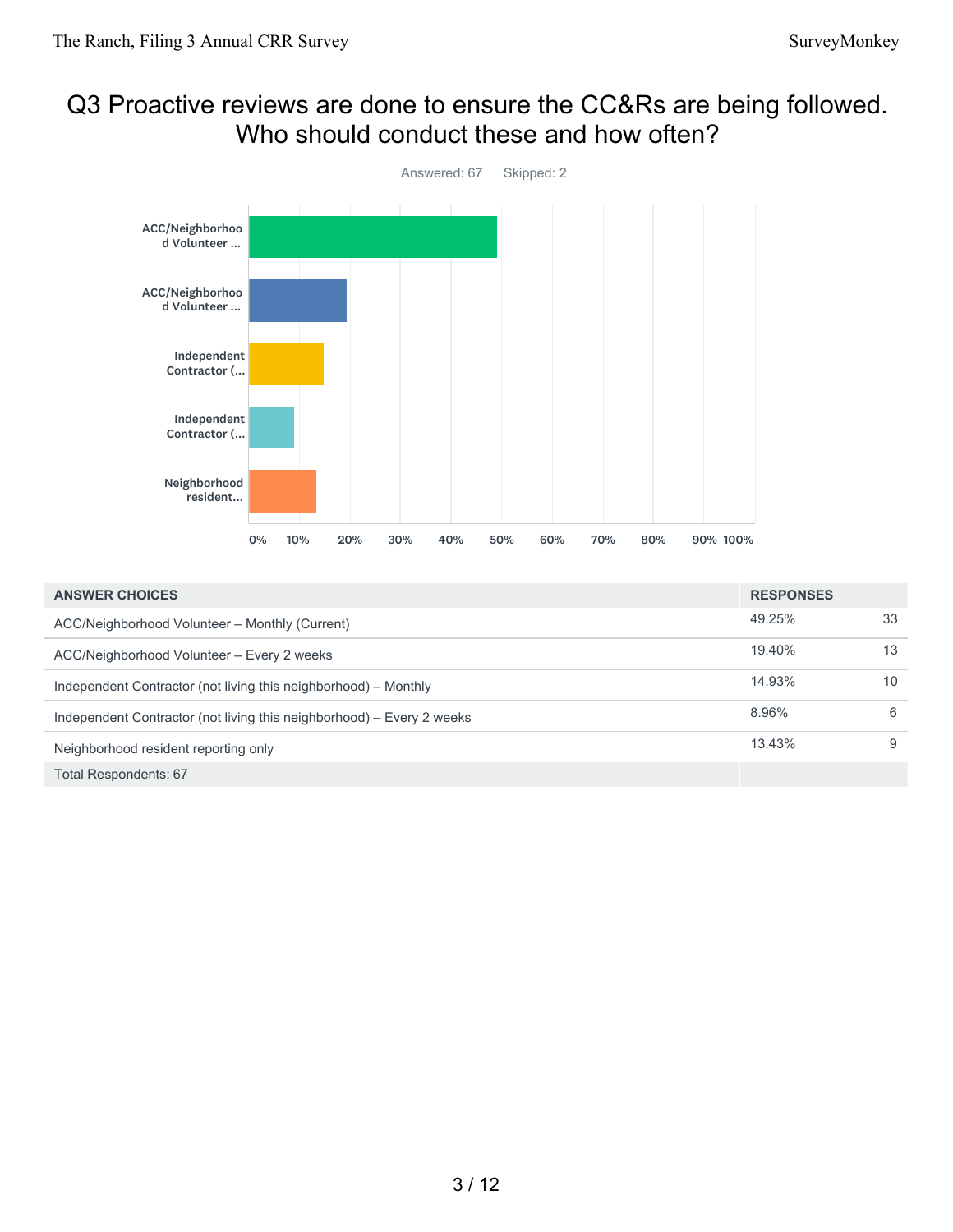# Q4 Do you believe the CC&Rs are uniformly enforced?



| <b>ANSWER CHOICES</b> | <b>RESPONSES</b> |    |
|-----------------------|------------------|----|
| Yes                   | 17.91%           | 12 |
| l don't know          | 43.28%           | 29 |
| No                    | 38.81%           | 26 |
| <b>TOTAL</b>          |                  | 67 |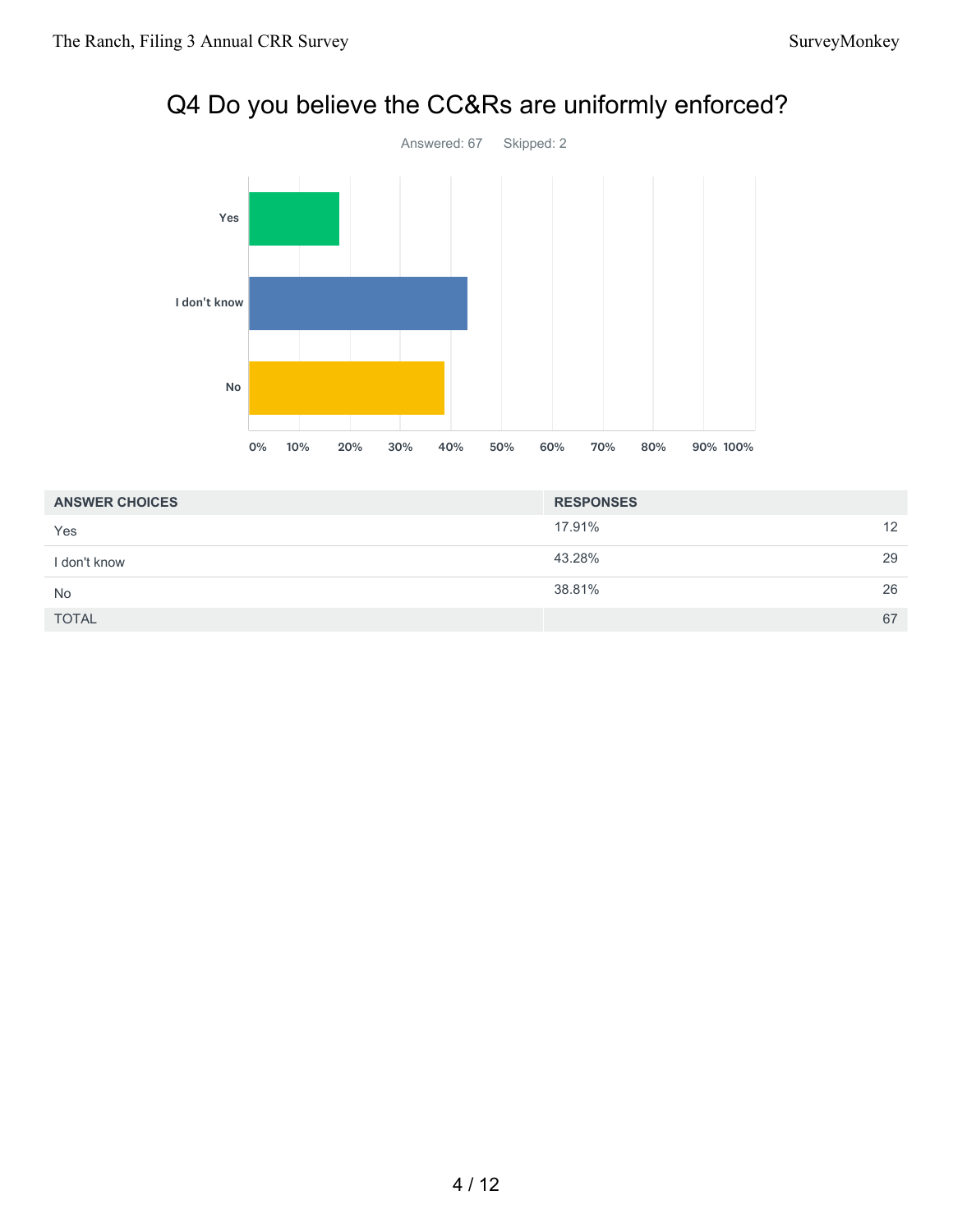## Q5 Should Recreational Vehicles (RVs), including motor-homes, recreational trailers, ATVs, and boats be permitted to be stored on properties?



| <b>ANSWER CHOICES</b>                                                                                                                                                                | <b>RESPONSES</b> |     |
|--------------------------------------------------------------------------------------------------------------------------------------------------------------------------------------|------------------|-----|
| Yes, if stored on a concrete pad, surrounded by a 72" fence and with prior HOA approval (note: this option allows for some<br>portion to be seen over the fence if it is a large RV) | 37.31%           | -25 |
| Yes, only be allowed if fully concealed from ground level view (below fence line)                                                                                                    | 23.88%           | 16  |
| No, all need to be stored offsite or within the property's garage                                                                                                                    | 38.81%           | 26  |
| <b>TOTAL</b>                                                                                                                                                                         |                  | 67  |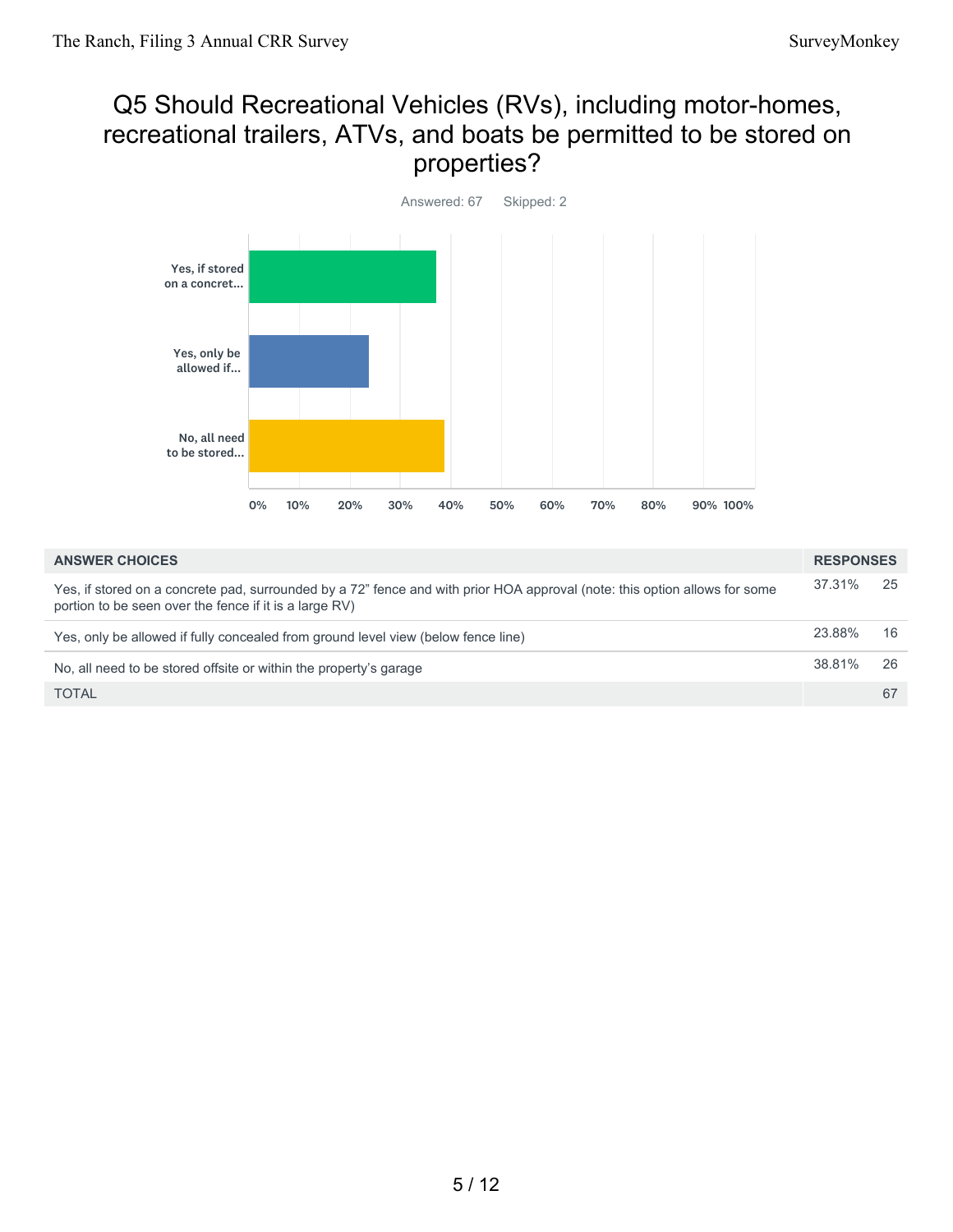#### Q6 Should commercial vehicles/trailers and work vehicles/trailers (used for business and/or labeled for a business, real or fictitious) be permitted to be stored on properties?



| <b>ANSWER CHOICES</b>                                                                                                                                                             | <b>RESPONSES</b> |    |
|-----------------------------------------------------------------------------------------------------------------------------------------------------------------------------------|------------------|----|
| Yes, if stored on a concrete pad, surrounded by a 72" fence and with prior HOA approval (note: this option allows for some<br>portion to be seen over the fence if it is a large) | 22.39%           | 15 |
| Yes, only be allowed if fully concealed from ground level view (below fence line).                                                                                                | 17.91%           | 12 |
| Yes, if company logo's are hidden from view.                                                                                                                                      | $11.94\%$        | 8  |
| No, all need to be stored offsite or within the property's garage                                                                                                                 | 47.76%           | 32 |
| <b>TOTAL</b>                                                                                                                                                                      |                  | 67 |
|                                                                                                                                                                                   |                  |    |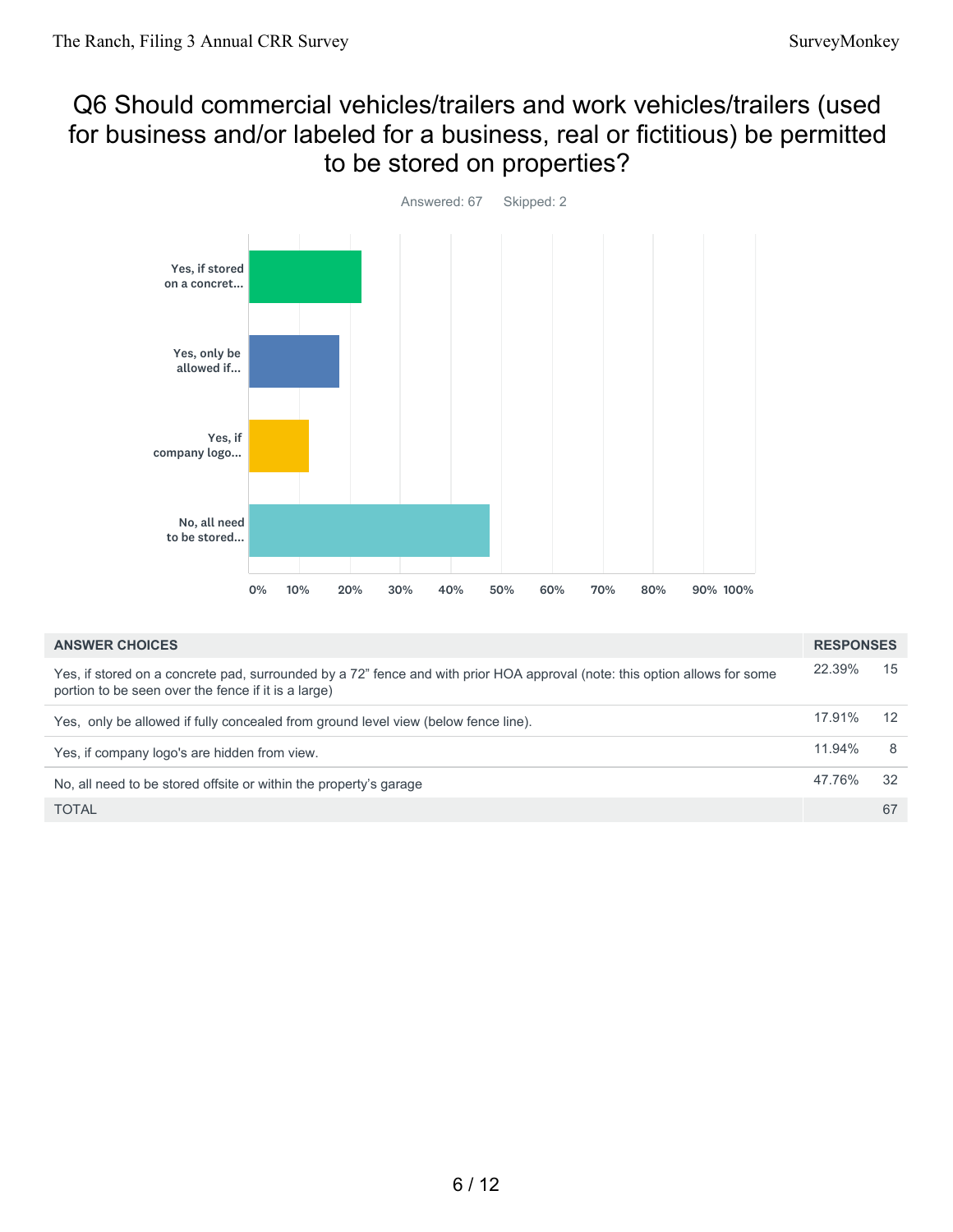#### Q7 Should trash containers (including cans, bags, similar) be required to be hidden from view?



| <b>ANSWER CHOICES</b>                                                                                                                                                                          | <b>RESPONSES</b> |     |
|------------------------------------------------------------------------------------------------------------------------------------------------------------------------------------------------|------------------|-----|
| No, its acceptable for them to be seen from the street                                                                                                                                         | 10.45%           |     |
| Yes, They should not be seen from the street (Current CC&Rs)                                                                                                                                   | 55.22%           | .37 |
| Yes, but we need good and allowed storage options because there isnt a good space for them (e.g., trash enclosures that<br>match or complement the house so they are visually less obtrusive). | 34.33%           | -23 |
| <b>TOTAL</b>                                                                                                                                                                                   |                  | 67  |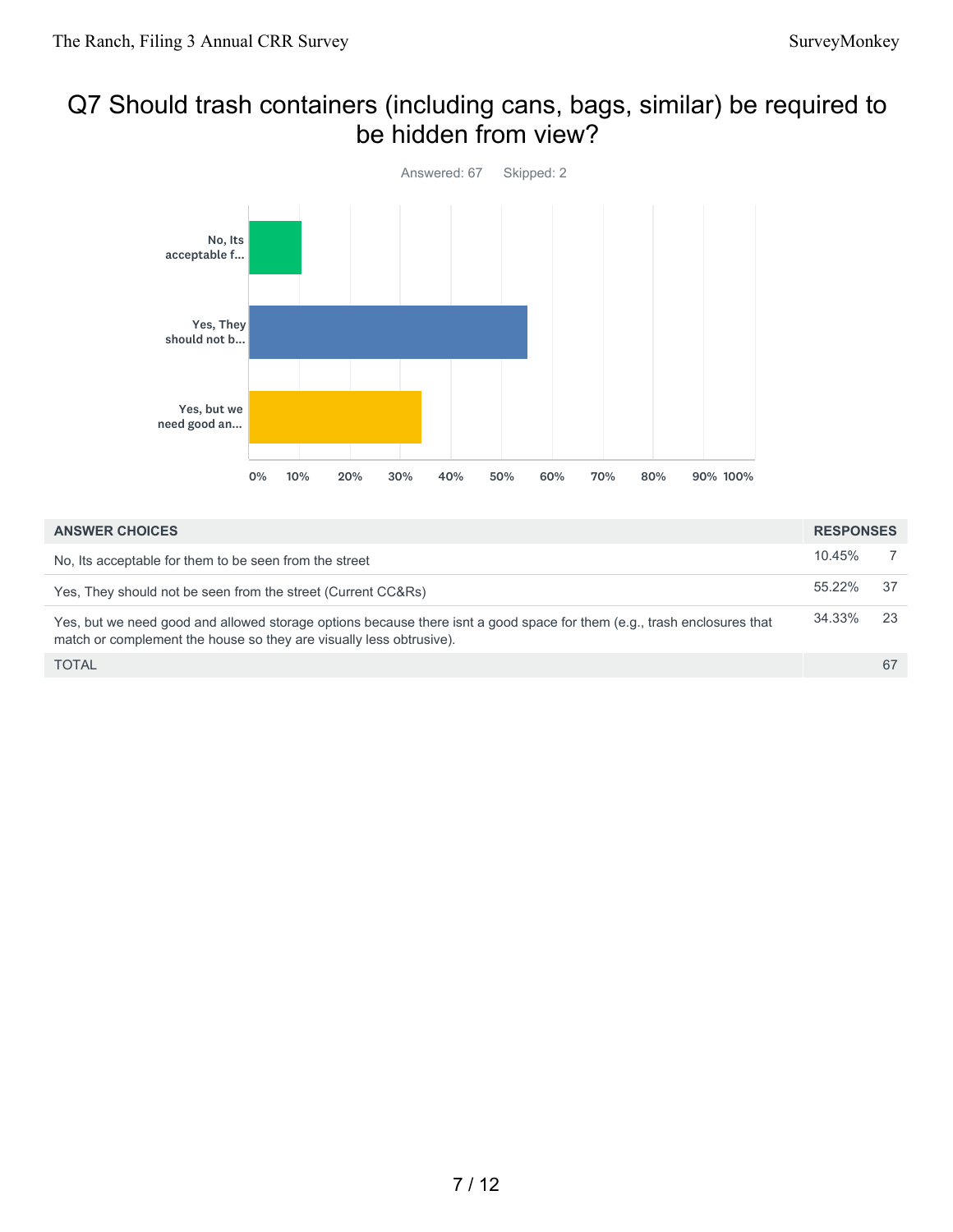

## Q8 What is your preference on Trash Collection?

| <b>ANSWER CHOICES</b>                                                                                                                                                                                                                                                      | <b>RESPONSES</b> |     |
|----------------------------------------------------------------------------------------------------------------------------------------------------------------------------------------------------------------------------------------------------------------------------|------------------|-----|
| I prefer to manage it myself - resulting in many trucks coming through the neighborhood on multiple days every week,<br>generating a lot of noise, traffic, and wear on the streets (current)                                                                              | 29.85%           | 20  |
| I would like the option of a negotiated rate with a specific provider, one day a week, where I can select which services I want<br>(e.g., trash, recycling or both) – resulting in a reduction in noise, traffic, and wear on streets, with enough participation.          | 34.33%           | -23 |
| I would like trash and recycling managed by the HOA and reflected in the annual dues with one company, on one day of the<br>week, resulting in the least amount of noise, traffic, wear on streets, and the strongest buying power due to full community<br>participation. | 35.82%           | 24  |
| <b>TOTAL</b>                                                                                                                                                                                                                                                               |                  | 67  |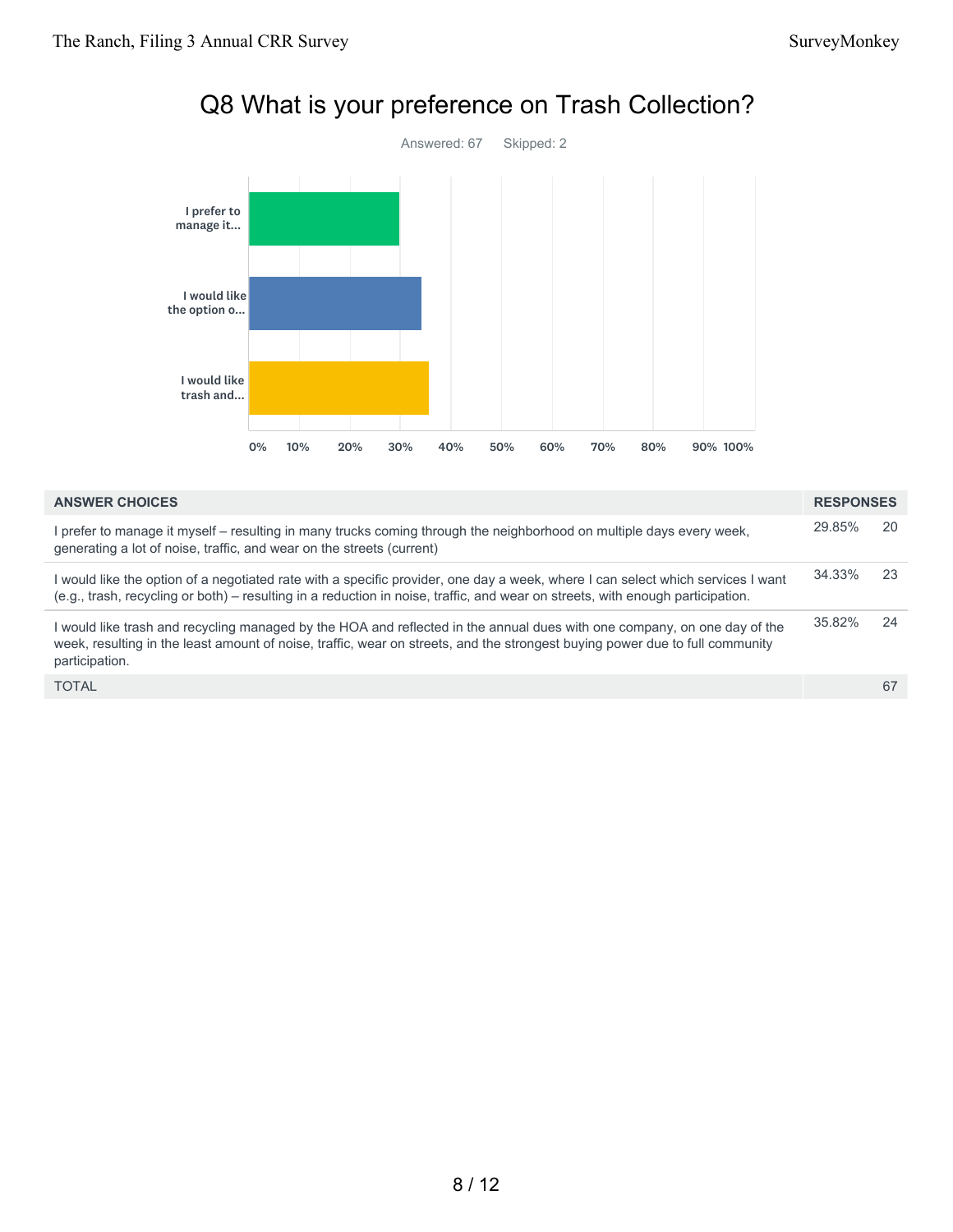## Q9 Should detached or free-standing sheds, storage units, etc (see CC&R section 8.5 Temporary Structures) be permitted in backyards?



| <b>ANSWER CHOICES</b>                                                                                                                                                                                                                      | <b>RESPONSES</b> |    |
|--------------------------------------------------------------------------------------------------------------------------------------------------------------------------------------------------------------------------------------------|------------------|----|
| Yes (no restrictions)                                                                                                                                                                                                                      | 14.93%           | 10 |
| Yes, if fully concealed from ground level view (below fence line)                                                                                                                                                                          | 26.87%           | 18 |
| Yes, as long as they match the house in finish and color                                                                                                                                                                                   | 35.82%           | 24 |
| No, since additional storage can be addressed in other ways that are complaint with current CC&Rs – (i.e., with ACC<br>approval, add-on an attached, permanent storage structure to the home, which matches the house in finish and color) | 22.39%           | 15 |
| <b>TOTAL</b>                                                                                                                                                                                                                               |                  | 67 |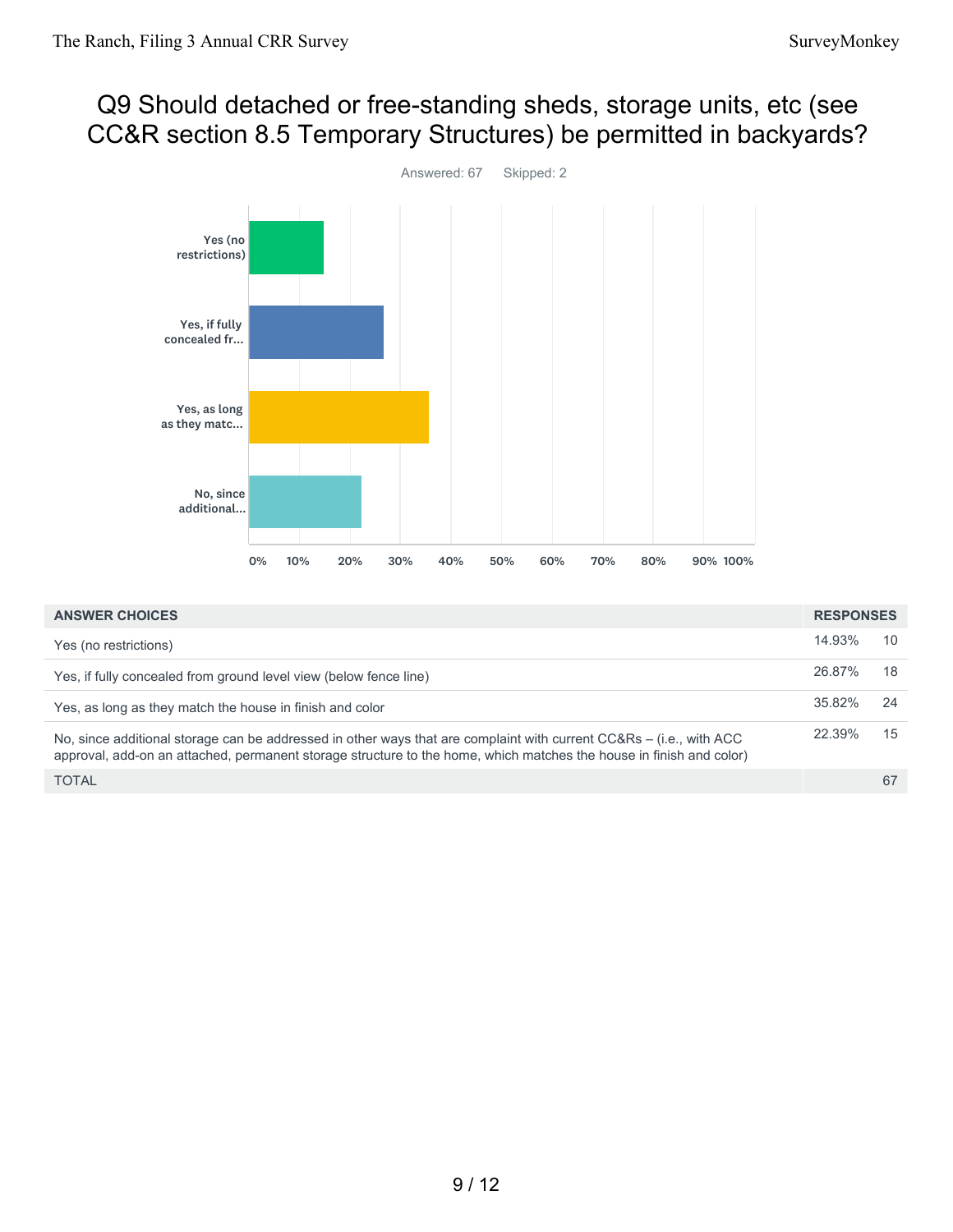## Q10 Do you think how long holiday decorations can remain outside should be specifically addressed in the CC&Rs?



| <b>ANSWER CHOICES</b> | <b>RESPONSES</b> |    |
|-----------------------|------------------|----|
| Yes                   | 47.76%           | 32 |
| <b>No</b>             | 52.24%           | 35 |
| <b>TOTAL</b>          |                  | 67 |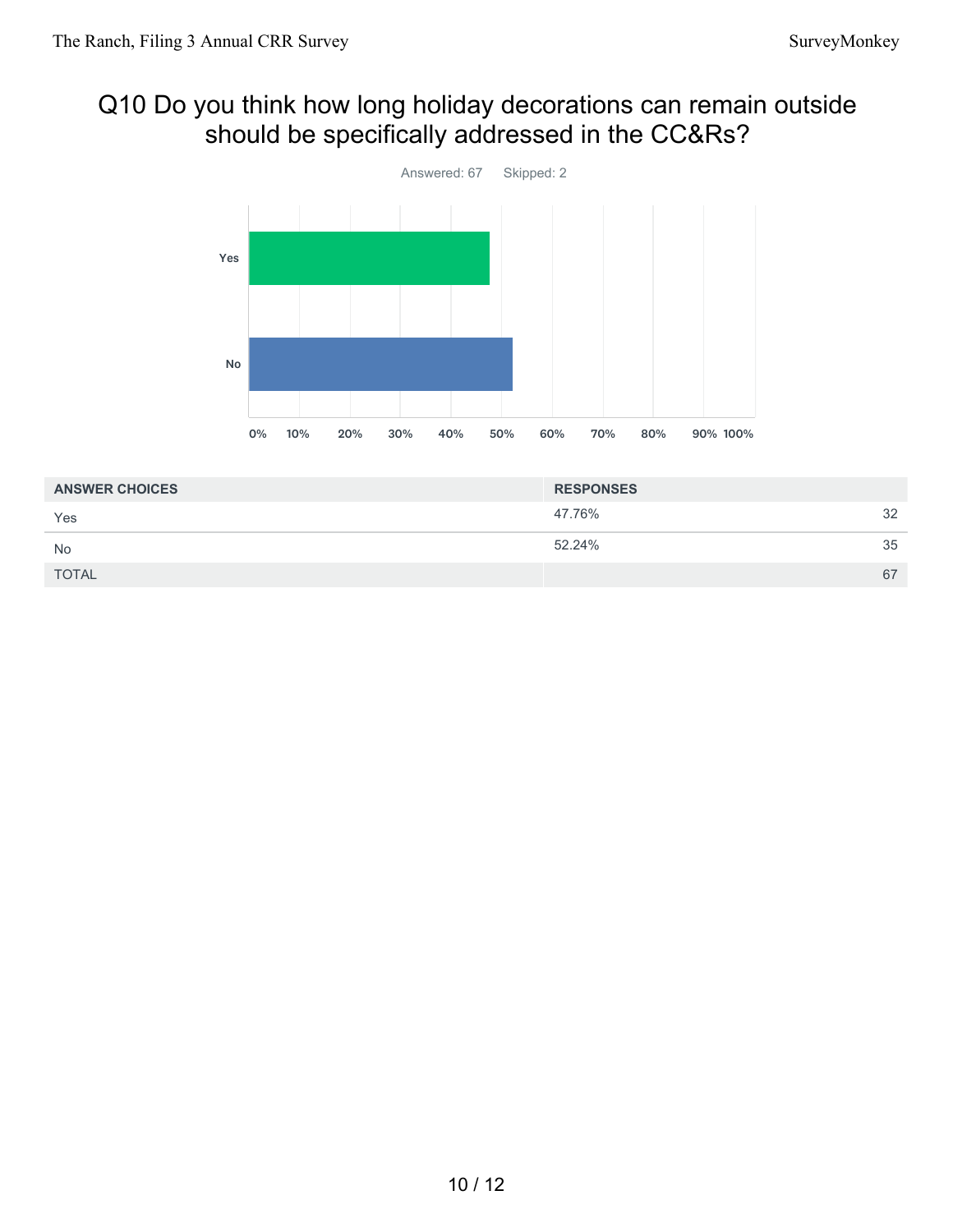## Q11 What are your thoughts on the swale on the north side of the neighborhood (on Quivas Way across from the golf course – half manicured grass, half natural)?



| <b>ANSWER CHOICES</b>                                                                                                                                              | <b>RESPONSES</b> |      |
|--------------------------------------------------------------------------------------------------------------------------------------------------------------------|------------------|------|
| Neutral; no opinion.                                                                                                                                               | 38.81%           | 26   |
| I like it as-is.                                                                                                                                                   | 29.85%           | 20   |
| I would prefer we invest in making it more consistent with the areas around it (potentially greener, grassy, maybe a bench or<br>other visually pleasing elements) | 31.34%           | - 21 |
| <b>TOTAL</b>                                                                                                                                                       |                  | 67   |